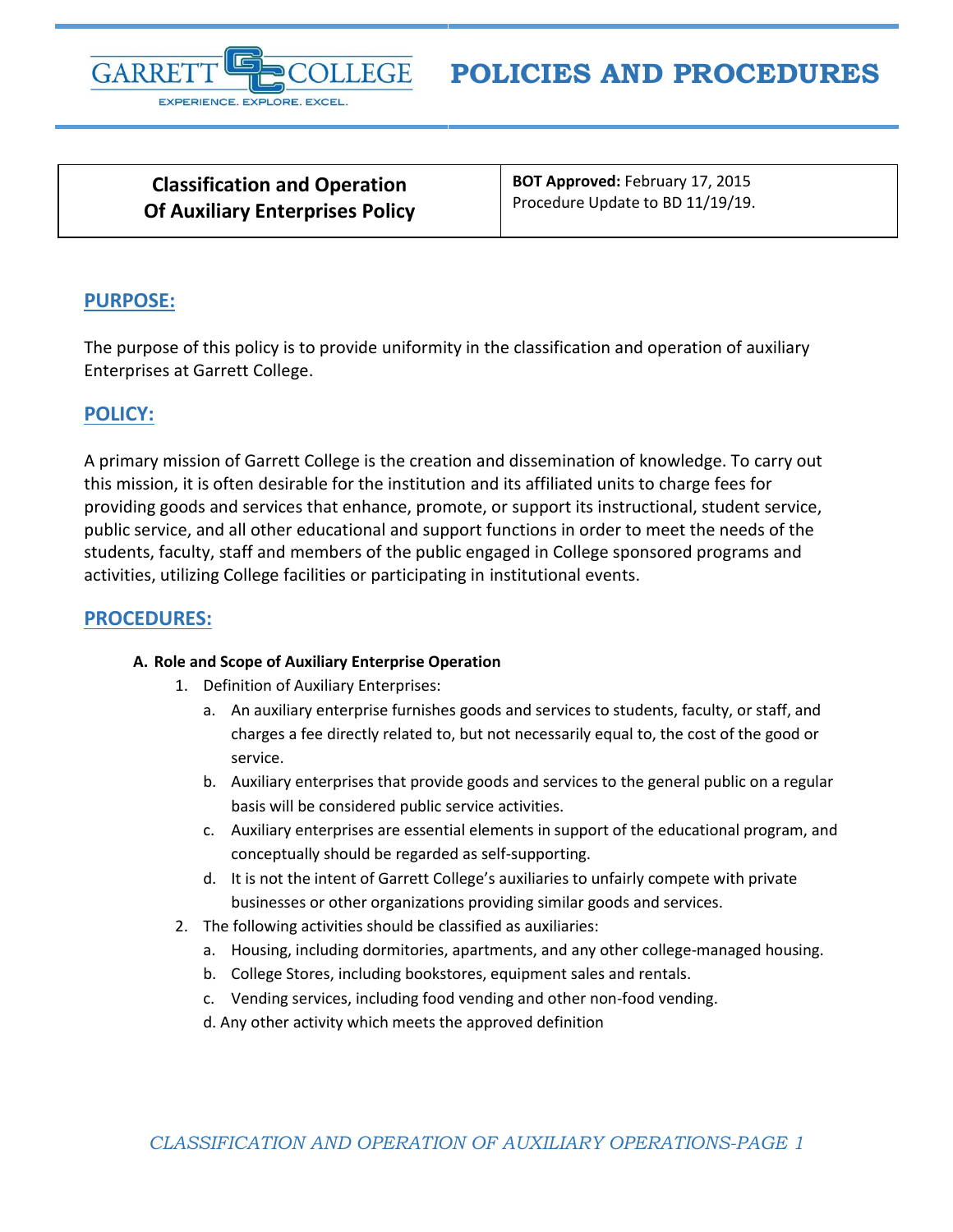3. Concept of Auxiliary Enterprises as Self-Supporting

**ILEGE** 

EXPERIENCE. EXPLORE. EXCEL.

- a. The goal for all auxiliary enterprises, both individually and cumulatively, is for revenues to at least equal expenditures and transfers.
	- (1) It is recognized that some auxiliary enterprises may have difficulty in providing necessary services at reasonable prices on a breakeven basis, but justification for each such enterprise much be provided through the annual operating budget process.
	- (2) Transfers from College operating funds shall be recorded as non-mandatory transfers and reported by the auxiliary enterprise separate from the auxiliary's revenues and expenses from operations.
- b. All rate structures should be recommended and set on the basis of projected expenditures and transfers.
- c. College departments as well as other non-profit organizations and groups purchasing goods or services from Auxiliary enterprises will be billed at standard non-profit rates.
	- (1) Normal business practices often require auxiliary directors to discount goods and services or provide additional services at no charge in order to increase revenues and provide superior customer service.
	- (2) Auxiliary directors may discount charges for goods and services for greater than de minimis amounts upon request with the approval of the Dean of their area or the president.
	- a. Discounts should not exceed 50% for auxiliaries not requiring subsidies from Garrett College operating funds.
	- b. Discounts for auxiliaries requiring subsidies from Garrett College operating funds should not exceed 25%.

## **B. Purchasing of Goods and Services for Auxiliary Enterprises**

1. General

GARRE

- a. Purchases for auxiliary enterprises generally fall into major categories:
	- (1) Purchases for resale; and
	- (2) Purchases for consumption or use by the auxiliary enterprises.
		- (a) Examples of purchases for consumption or use by the auxiliary enterprises are furnishings for dormitory rooms, general supplies, office supplies, etc.
		- (b) Purchases for resale include items which are to be resold, including textbooks and other course related materials and supplies, and other miscellaneous items which are needed on a regular basis by the users of the enterprises.
- b. Purchases for auxiliaries are subject to the provisions of the Board purchasing policy.

#### **C. Classification of Revenues and Expenditures of Auxiliary enterprises**

1. All Revenues and Expenditures will be classified first under the appropriate specific auxiliary enterprises. Further details relative to appropriate classifications are provided below.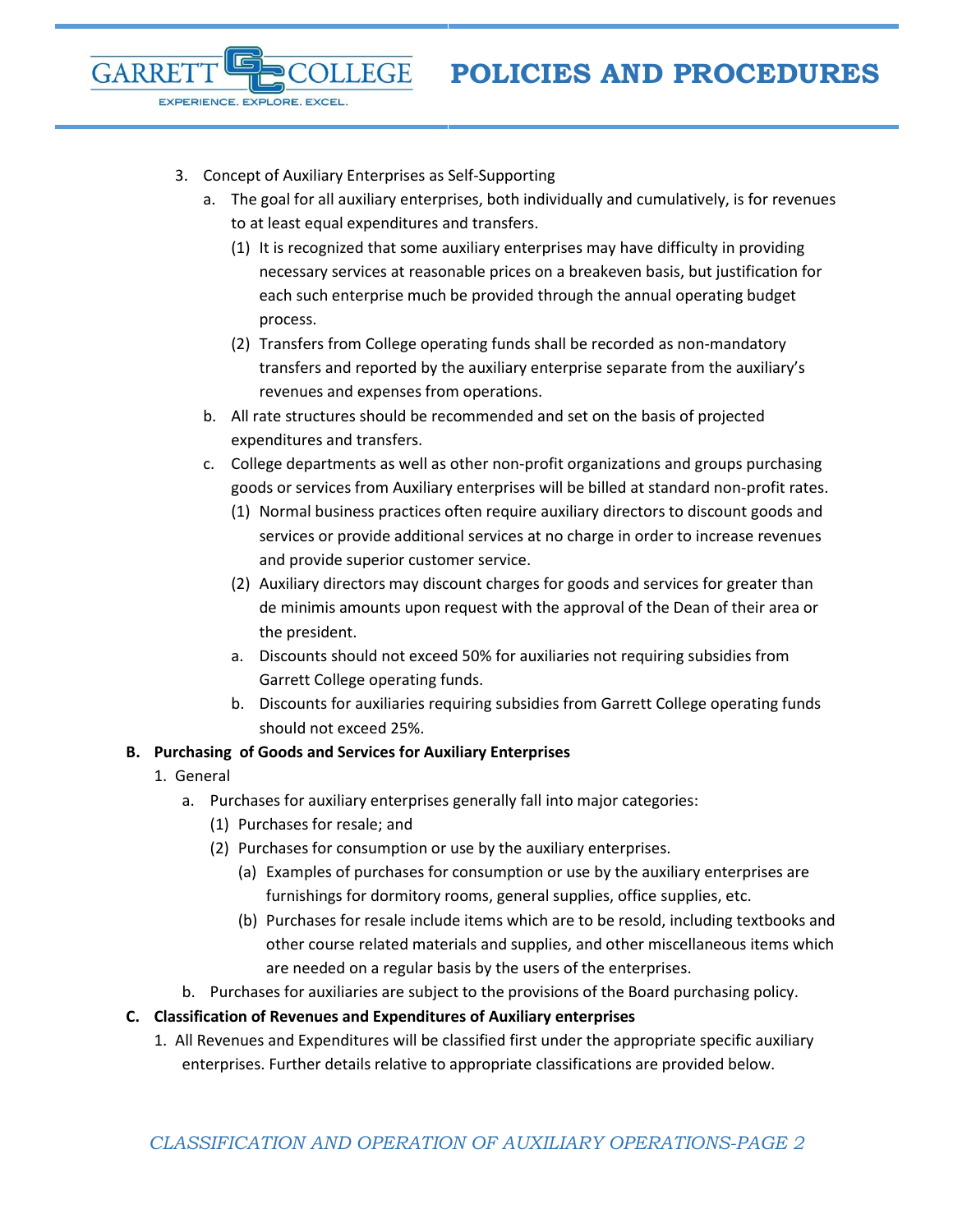2. Classification of Revenues:

EXPERIENCE. EXPLORE. EXCEL.

**GARRE** 

- a. The source of funds is the primary determinant of revenue classification.
- b. Only nominal amounts may reported as "Other" or "Miscellaneous".

**ILLEGE** 

3. Classification of Expenditures:

a. Expenditures shall be recorded by object classification. Grouping of similar objects is permissible for financial reporting purposes.

b. All direct costs will be charged to the appropriate auxiliary enterprise. Where actual incurred costs apply to more than one auxiliary enterprise, the costs will be allocated or prorated to each auxiliary enterprise. I.e. compensation costs for residence hall staff.

- 4. Allocation of Institutional Support to Auxiliaries:
	- a. Auxiliary enterprises shall be charged for the specific and specialized services or benefits they receive.
	- b. Allocation of institutional support may be based on number of personnel employed by the auxiliary enterprise, total expenditures of the auxiliary enterprise or any reasonable allocation approved by the College's finance office.
- 5. Plant Costs Allocated to Auxiliaries:
	- a. Proportionate amounts of all Operation and Maintenance of Plant costs shall be allocated to Auxiliary Enterprises. The allocations shall be made on the basis of the most accurate information and the most reasonable basis as determined by the College's business office.
	- b. A direct charge basis shall be used when a work order is submitted and expenses can be directly traced to the requested order.
	- c. Inventoried custodial supplies can be charged directly to the auxiliary enterprises provided records are maintained adequately accounting for the supplies used by the auxiliary enterprise.
	- d. Any Operation and Maintenance of Plant costs not directly charged to the auxiliary enterprise will be allocated on a square foot basis unless it is determined that another method provides a more reasonable allocation.
- 6. Replacement of Equipment and Facilities:
	- a. Expenses for equipment replacement, major repairs or facility additions and improvements for auxiliary enterprises shall be approved and budgeted as part of the College's Capital Funding request.
	- b. Items with a cost greater than \$5,000 (\$1,000 for Adventure Sports Equipment items) will be capitalized and depreciated over the same useful lives as used for College property and equipment.
	- c. Depreciation expense will be charged as a direct cost for any capitalized property owned by the auxiliary enterprise.